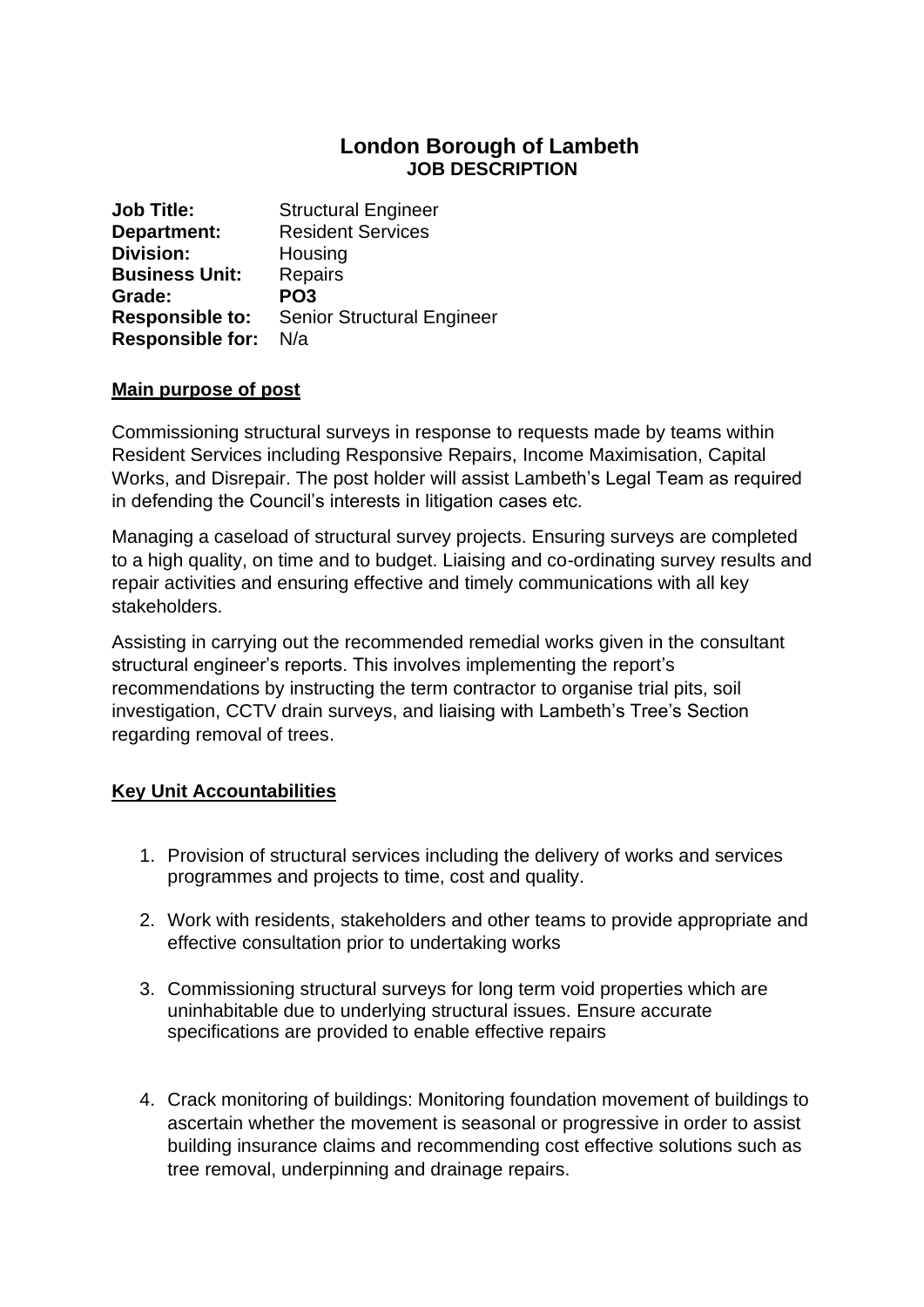- 5. "Right to Buy" search to assist Home ownership Services: maintain a database for the structural surveys of housing properties.
- 6. Managing "Party Wall Notices "served on Lambeth Housing Properties. Alllocating Party Wall related works to external Consultants on a rotational basis. Keeping the database of Party Wall related tasks up to date.
- 7. Contract managing urgent structural repairs schemes to comply with H&S Regulations and Court Orders from inception to completion.
- 8. Identification and accurate diagnosis of structural issues for occupied and empty homes.
- 9. Provision of precise specification and schedule of works of structural repairs to a professional standard.
- 10.Liaison with and efficient monitoring of structural engineering consultants and repair contractors.
- 11.Devising and recommending cost effective solutions to structural repair problems. Certification of invoices for payments: creating purchase orders for invoices received from Structural Engineering Consultants.
- 12.Managing performance of structural engineering consultants through close scrutiny of key performance indicators
- 13.Work as part of the Repairs Team and deputise for the Senior Structural Engineer as requested
- 14.Work in partnership with the Responsive Repairs and Disrepair Teams to manage and reduce disrepair cases
- 15.Contribute to the Business Planning Process and service improvement initiatives.
- 16.Assume a leadership role in working with agencies, other departments, council members and community organisations.
- 17.To deal with complex and contentious correspondence, members' enquiries, resident complaints, Ombudsman complaints and Freedom of information requests.
- 18.To keep up to date with professional development, legislative changes and best practice.
- 19.The post holder is required to comply with all health and Safety at work policies, procedures and guidelines which form part of the job description.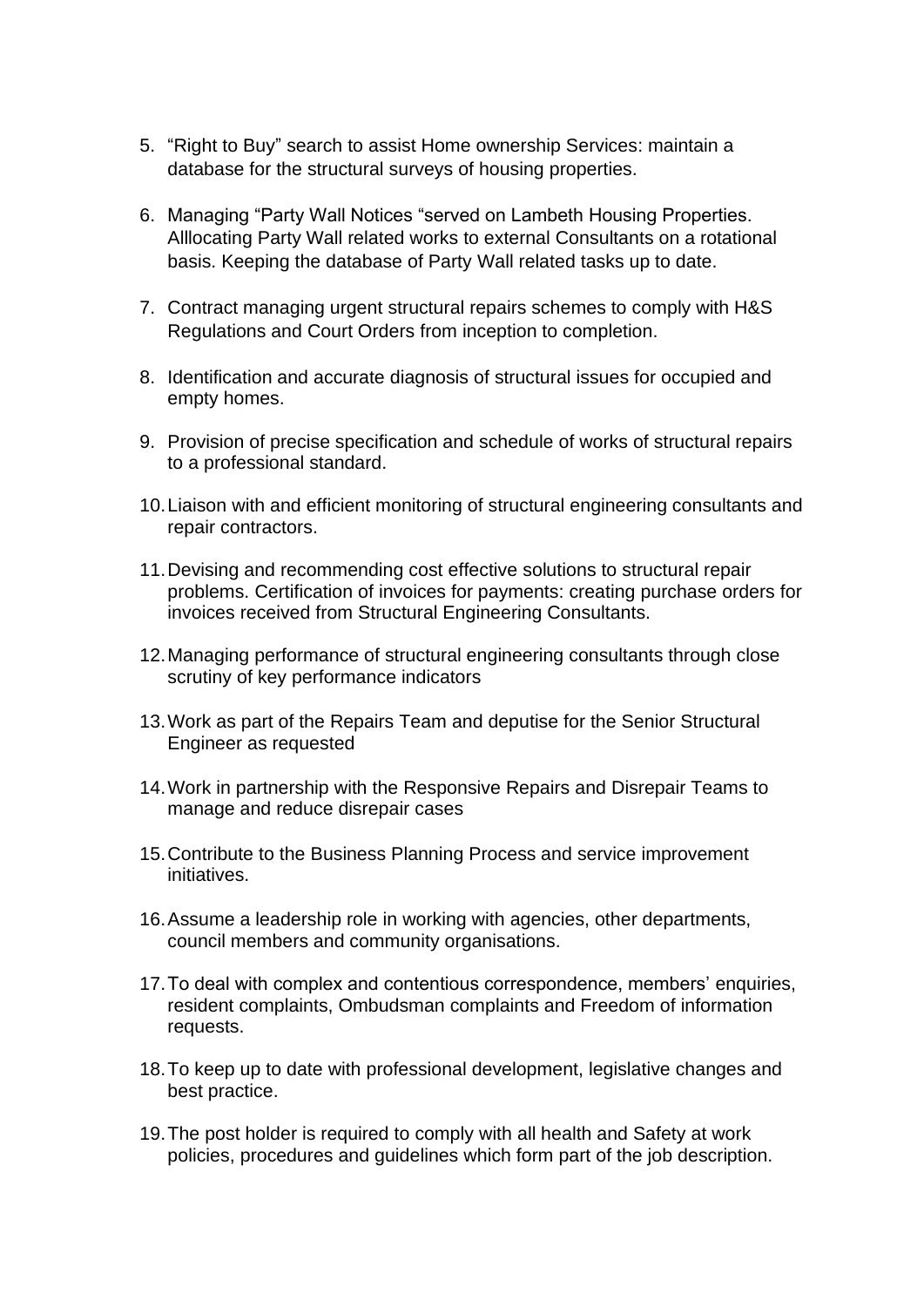- 20.Generates a culture and environment where excellent customer service and improved quality of performance is fundamental to service delivery.
- 21.Assist Senior Structural Engineer with interventions to prevent service or works underperformance and initiate effective improvement plans.
- 22.Develop a collaborative approach and effective working relationship with colleagues, agencies, contractors and citizens, promoting mutual trust and shared benefits.
- 23.Manage and monitor a variety of performance indicators. Ensure that performance targets are met, customer care measures are implemented and services standards are achieved.
- 24.Represent Lambeth Council at internal and external groups and forums when requested.
- 25.Undertake continuous professional development and learning identified and monitored through the post-holder's Personal Performance Plan as part of the Performance Appraisal process.
- 26.Carry out other duties as may be reasonably required, including off site travel.
- 27.Resolve all problems of service delivery and issues of customer dissatisfaction, which are within the scope of personal responsibility. Where necessary escalate to senior members of staff and other sections.
- 28.Participate in day-to-day cover as a member of the team.
- 29.To create a working environment where everyone feels safe, valued and motivated in accordance with policies and procedures with particular reference to equality and diversity.
- 30.To take responsibility, relevant to the post, for ensuring that Council statutes and government legislation is upheld. This includes the Data Protection Act, the Health and Safety at Work Act, Equalities and Diversity, Standing Orders and Financial regulations.
- 31.To take responsibility, appropriate to the post, for tackling racism and promoting good race, ethnic and community relations.
- 32.To work flexibly in undertaking the duties and responsibilities of this job, and participate as required in multi-disciplinary cross-department and cross organisational groups and task teams.
- 33.To undertake any other duties that may be required. These may be varied from time to time to meet the needs of the service.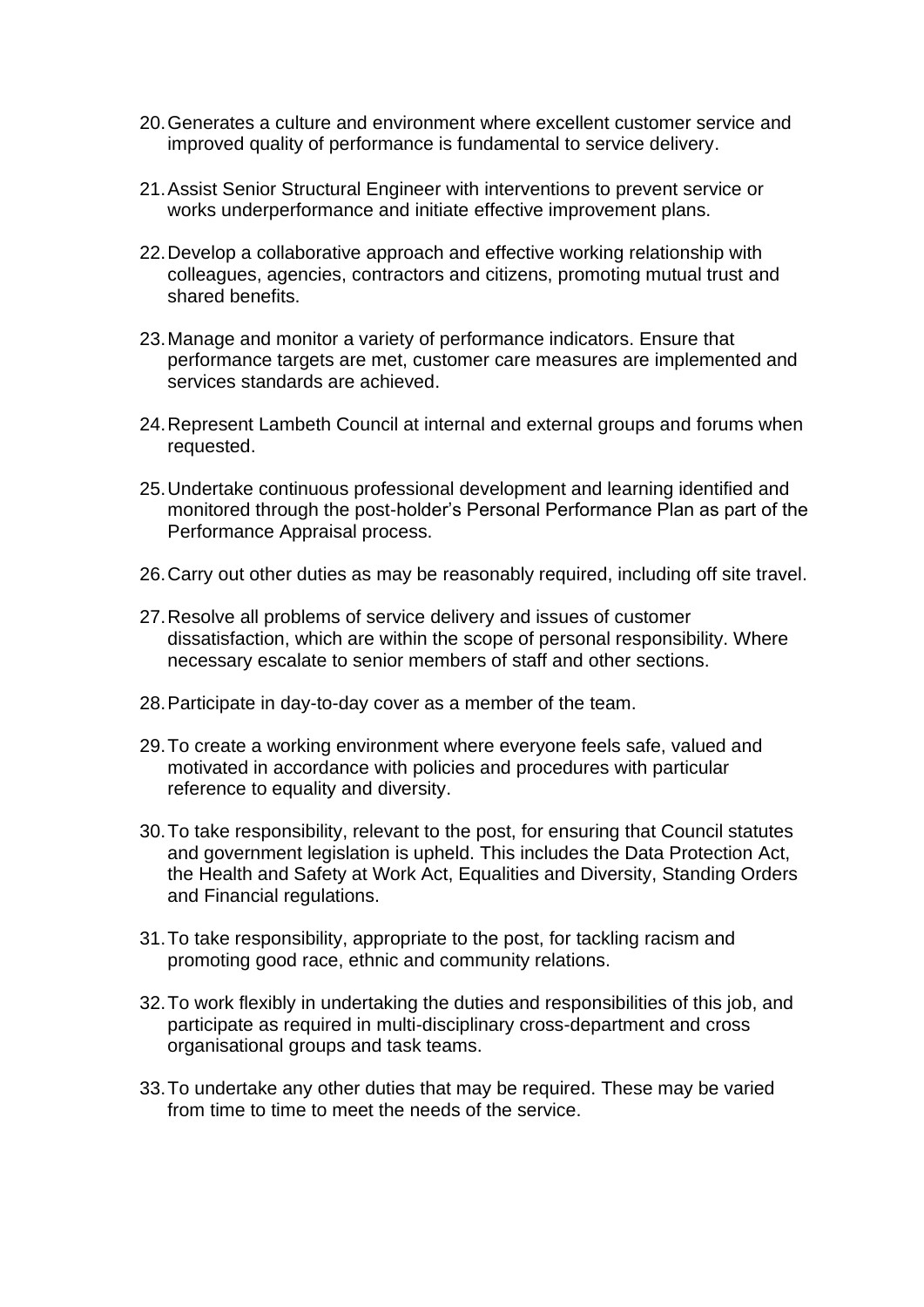# **PERSON SPECIFICATION**

### **Structural Engineer (PO3)**

| It is essential that in your written supporting statement you give<br>evidence or examples of your proven experience in each of the short-listing<br>criteria marked Application (A)<br>You should expect that all areas listed below will be assessed as part of the<br>interview and assessment process should you be shortlisted.<br>If you are applying under the Disability Confident scheme, you will need to<br>give evidence or examples of your proven experience in the areas marked<br>with "Ticks" $(\checkmark)$ on the person specification when you complete the application<br>form.<br><b>B</b> disability<br><b>BB</b> confident<br><b>FMPLOYER</b><br>For link/career graded post, please mark knowledge, experience, and behaviours clearly for<br>each grade. | <b>Shortlisting</b><br><b>Criteria</b> |                                                                                                                                                                                                                                                         |                |
|------------------------------------------------------------------------------------------------------------------------------------------------------------------------------------------------------------------------------------------------------------------------------------------------------------------------------------------------------------------------------------------------------------------------------------------------------------------------------------------------------------------------------------------------------------------------------------------------------------------------------------------------------------------------------------------------------------------------------------------------------------------------------------|----------------------------------------|---------------------------------------------------------------------------------------------------------------------------------------------------------------------------------------------------------------------------------------------------------|----------------|
| Qualification                                                                                                                                                                                                                                                                                                                                                                                                                                                                                                                                                                                                                                                                                                                                                                      | Q <sub>1</sub>                         | Holds degree level qualification, relevant<br>professional qualifications or has equivalent<br>substantial demonstrable experience at a<br>managerial level                                                                                             | $\checkmark$ A |
| <b>Key</b><br><b>Knowledge</b>                                                                                                                                                                                                                                                                                                                                                                                                                                                                                                                                                                                                                                                                                                                                                     | K1                                     | To have sound knowledge in structural<br>analysis, structural design, Geotechnical &<br>Foundation Engineering.                                                                                                                                         | $\checkmark$ A |
|                                                                                                                                                                                                                                                                                                                                                                                                                                                                                                                                                                                                                                                                                                                                                                                    | K <sub>2</sub>                         | To have sound knowledge of structures,<br>structural defects in low- & high-rise buildings                                                                                                                                                              | $\checkmark$ A |
|                                                                                                                                                                                                                                                                                                                                                                                                                                                                                                                                                                                                                                                                                                                                                                                    | K <sub>3</sub>                         | To have sound knowledge in contracts,<br>contract administration, CDM, Building<br><b>Regulations and Partywall Matters</b>                                                                                                                             | $\checkmark$ A |
|                                                                                                                                                                                                                                                                                                                                                                                                                                                                                                                                                                                                                                                                                                                                                                                    | K4                                     | Computer literate and able to use MS Office<br>software to assist in report writing and<br>management of projects. Competent in<br>preparing drawings using AutoCAD &, Revit<br>software. Competent in the use of TEDDS-<br>Structural design software. |                |
| <b>Relevant</b><br><b>Experience</b>                                                                                                                                                                                                                                                                                                                                                                                                                                                                                                                                                                                                                                                                                                                                               | E1                                     | Able to diagnose structural defects in low- &<br>high-rise buildings and be able to write complex<br>reports in an easy-to read and understood<br>manner                                                                                                | $\checkmark$ A |
|                                                                                                                                                                                                                                                                                                                                                                                                                                                                                                                                                                                                                                                                                                                                                                                    | E <sub>2</sub>                         | Experience of, effectively managing consultants<br>who produce specifications for schemes.<br>Experience of achieving best value through<br>procurements.                                                                                               | $\checkmark$ A |
|                                                                                                                                                                                                                                                                                                                                                                                                                                                                                                                                                                                                                                                                                                                                                                                    | E <sub>3</sub>                         | Communicating in writing                                                                                                                                                                                                                                | $\checkmark$ A |